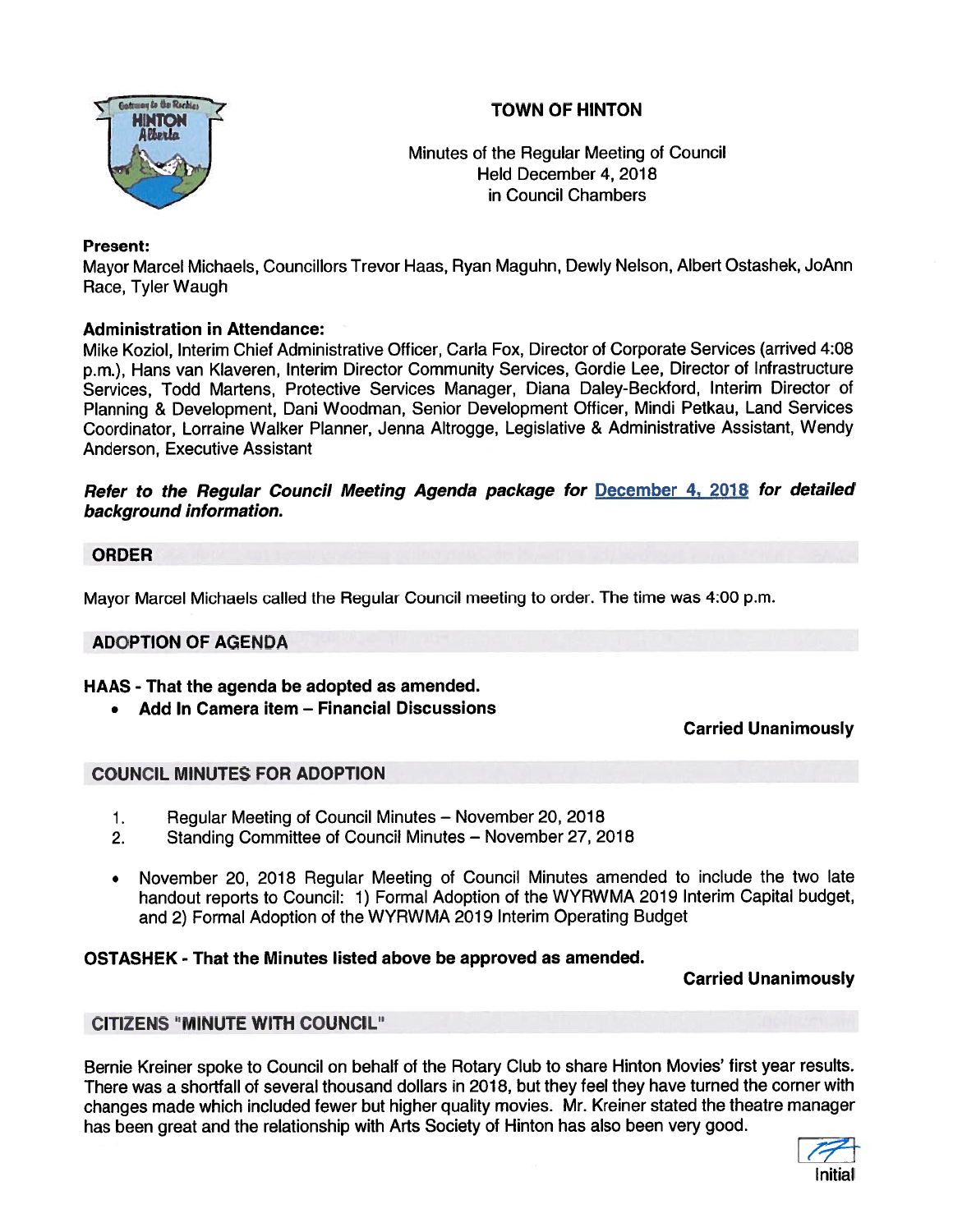Town of Hinton Regular Meeting of Council Minutes-December 4, 2018 Page 2

> Mr. Kreiner also spoke about the Food Bank and stated that in 2018, for the first time in <sup>10</sup> years, they have seen <sup>a</sup> reduction in users of about 6% for the year.

> Mr. Kreiner also shared his thoughts on the propose<sup>d</sup> <sup>2019</sup> Budget. He feels politicians should not think short term and there should never be 0% tax increases. Mr. Kreiner stated that in his opinion <sup>a</sup> 2 to 4% range increase would be successful.

> On behalf of Council, Mayor Michaels provided Mr. Kreiner with their Christmas Freson Bros. <sup>g</sup>ift cards for the Hinton Food Bank.

#### ACTION ITEMS

1. First Reading for Land Use Bylaw No. 1088-7

MAGUHN - That Council gives Land Use Bylaw 1088-7 First Reading as presented.

Carried Unanimously

2. Request for Write-off Property Taxes on Manufactured Home

HAAS - That Council approve the write-off of outstanding property taxes for <sup>a</sup> total \$3,197.17 for <sup>a</sup> manufactured home at 373, <sup>733</sup> Jarvis Street, located in Hillcrest Estates, on the condition that the manufactured home is destroyed no later than the end of May 2019.

> Carried 5-2 For: Haas, Waugh, Maguhn, Ostashek, Race Against: Michaels, Nelson

D. Woodman and L. Walker left the meeting at 4:33 p.m.

#### 3. Fire Services Master Plan

OSTASHEK - That Council accep<sup>t</sup> the Fire Services Master Plan as information and enable Administration to consider this information for future planning.

> Carried 6-1 For: Haas, Waugh, Michaels, Ostashek, Nelson, Race Against: Maguhn

#### INFORMATION ITEMS

1. Council Information Package #1 for December 4, 2018

NELSON - That Council Information Package #1 for December 4, <sup>2078</sup> be accepted for information.

Carried Unanimously

REPORTS FROM MAYOR, COUNCIL, CHIEF ADMINISTRATIVE OFFICER

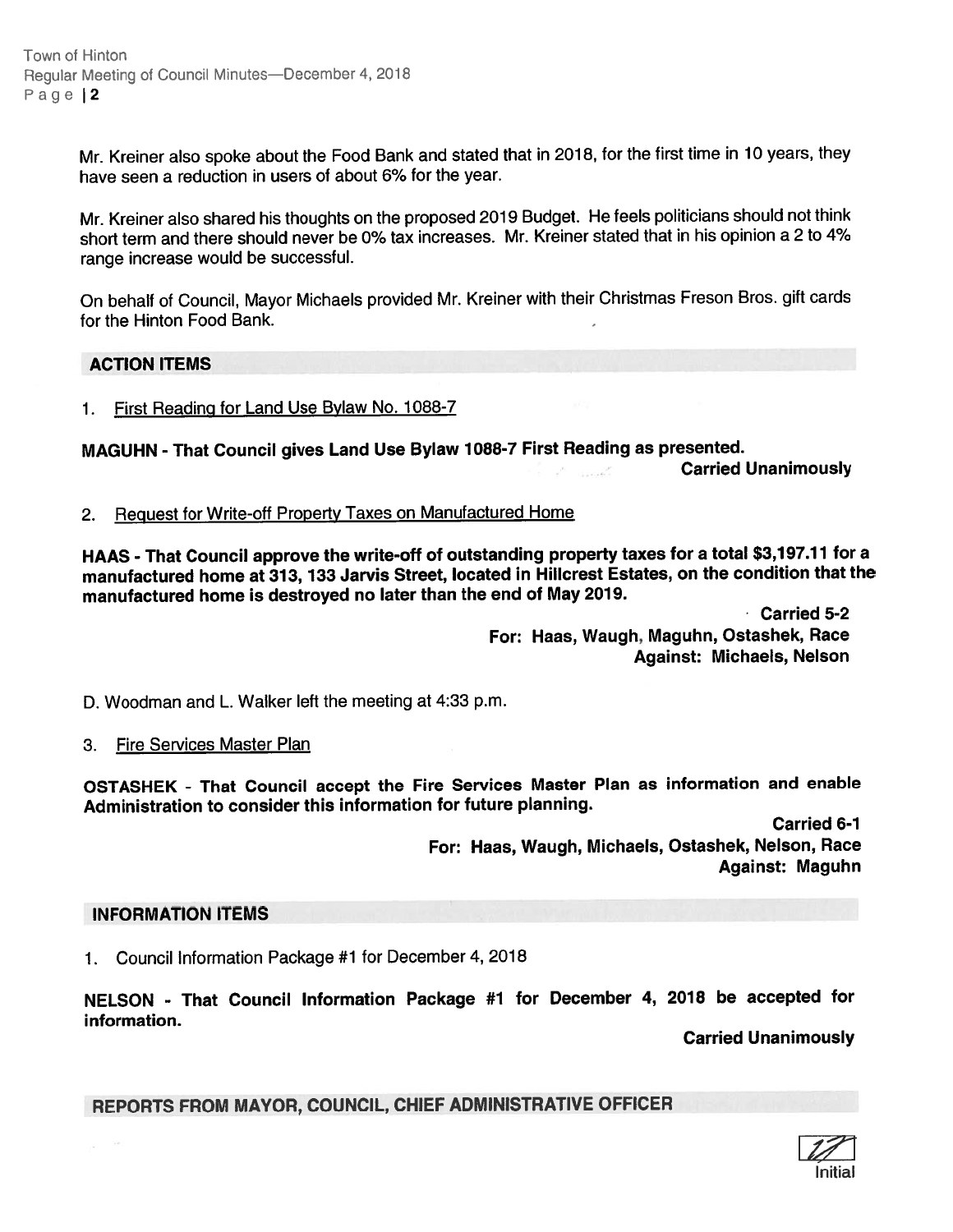Town of Hinton Regular Meeting of Council Minutes—December 4, 2018 Page 13

## 1. Council Updates (Training, Conferences, Committees, Community Events)

Councillors reported on the various committees, meetings, and activities they attended since the last Regular Council meeting and what they plan on attending in the coming weeks.

# 2. Interim Chief Administrative Officer Report

Mike Koziol, Interim Chief Administrative Officer, provided an update on administrative matters.

# 3. Administrative inquiries

There were no Administrative Inquiries.

# NOTICES OF MOTION

Council did not presen<sup>t</sup> any Notices of Motion.

## IN CAMERA

# NELSON -That the Regular Meeting of Council move In Camera.

# Carried Unanimously

The time was 5:09 p.m. H. van Kiaveren, T. Martens, G. Lee and J. Altrogge left the meeting.

# OSTASHEK - That the Regular Meeting of Council move out of In Camera.

Carried Unanimously

The time was 5:33 p.m.

MAGUHN - That Council proceed with the offer to purchase Plan 182 1995, Block 30, Lots 1 and 2, Plan 182 1997, Block 70, Lot 4 and Plan 182 1998, Block 23, Lot 14 from J. McMiIlan Equities Ltd. at the price with terms / conditions as previously circulated and reviewed by Council In-Camera.

> Carried 6-7 For: Haas, Waugh, Maguhn, Michaels, Ostashek, Race Against: Nelson

RACE - That Council Direct Administration to move forward with the required borrowing for the land purchase following Debenture Bylaw No. 1127 once the 30-day petition period is up on December 20, 2078.

Carried Unanimously

# NELSON - That the Regular Meeting of Council move In Camera.

## Carried Unanimously

The time was 5:37 p.m. D. Daley-Beckford, M. Petkau and W. Anderson left the meeting. C. Fox left the meeting at 7:40 p.m.